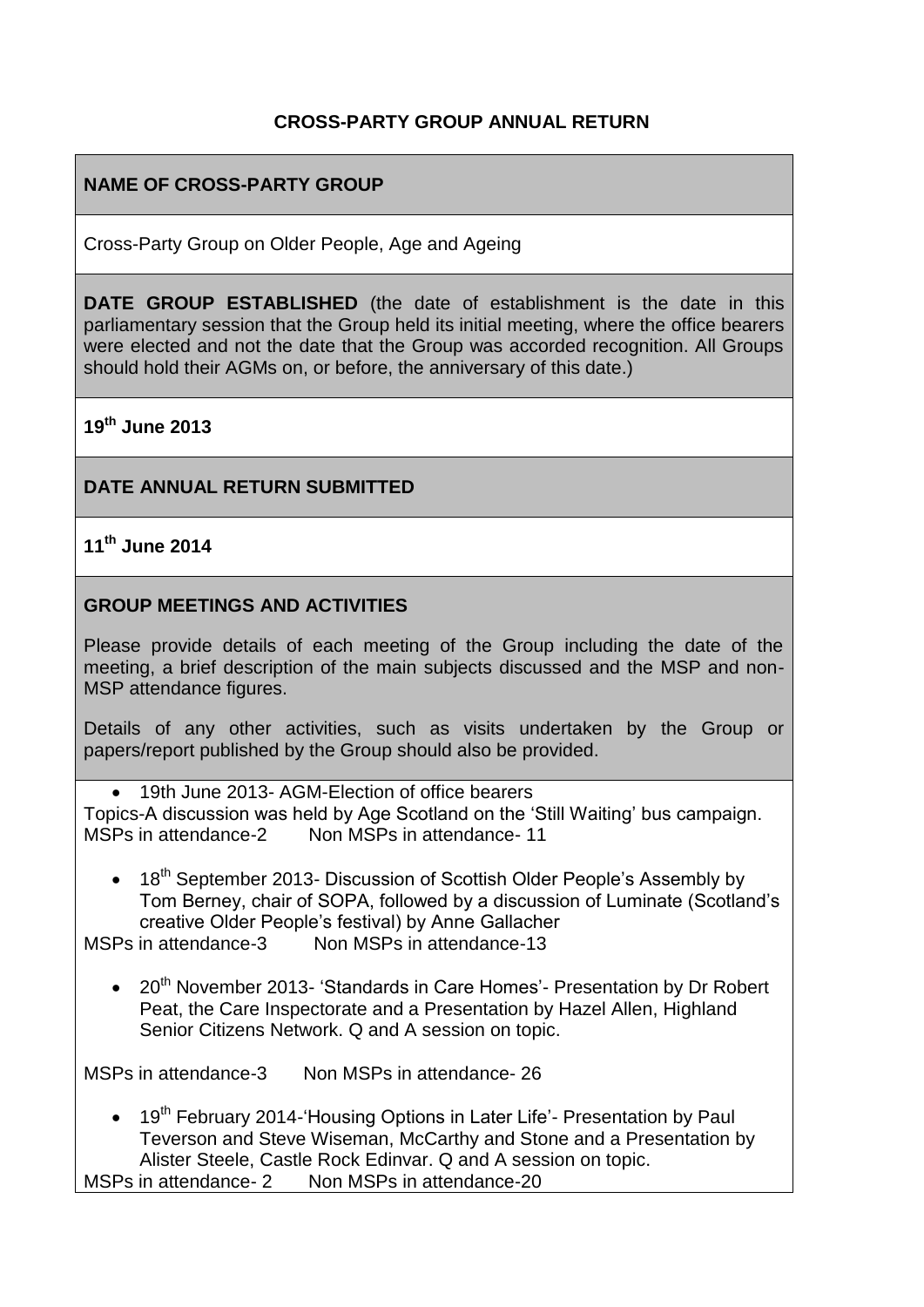• 24<sup>th</sup> April 2014- 'Impact of Loneliness and Isolation in Later Life'- Discussion by Isabella Goldie, The Mental Health Foundation and Esther Rantzen MBE, The Silver Line Scotland. Q and A Session

MSPs in attendance- 5 Non MSPs in attendance-36

## **MSP MEMBERS OF THE GROUP**

Please provide names of all MSP members of the Group. Note that only names need to be provided, no party designation or other information is required.

Sandra White MSP, Nanette Milne MSP, Alison McInnes MSP,Elaine Smith MSP, Rhoda Grant MSP, Fiona McLeod MSP

### **NON-MSP MEMBERS OF THE GROUP**

For organisational members please provide only the name of the organisation, it is not necessary to provide the name(s) of individuals who may represent the organisation at meetings of the Group.

| Individuals   |                                                |
|---------------|------------------------------------------------|
| Organisations | Age Scotland - Secretariat                     |
|               | Royal College of Nursing                       |
|               | <b>Police Scotland</b>                         |
|               | National Federation of Occupational Pensioners |
|               | The Big Lottery Fund                           |
|               | <b>SOPA</b>                                    |
|               | Alzeheimer's Scotland                          |
|               | <b>Contact the Elderly</b>                     |
|               | <b>Consumer Focus Scotland</b>                 |
|               | <b>Red Cross</b>                               |
|               | <b>WRVS</b>                                    |
|               | Scottish Independent Advocacy Alliance         |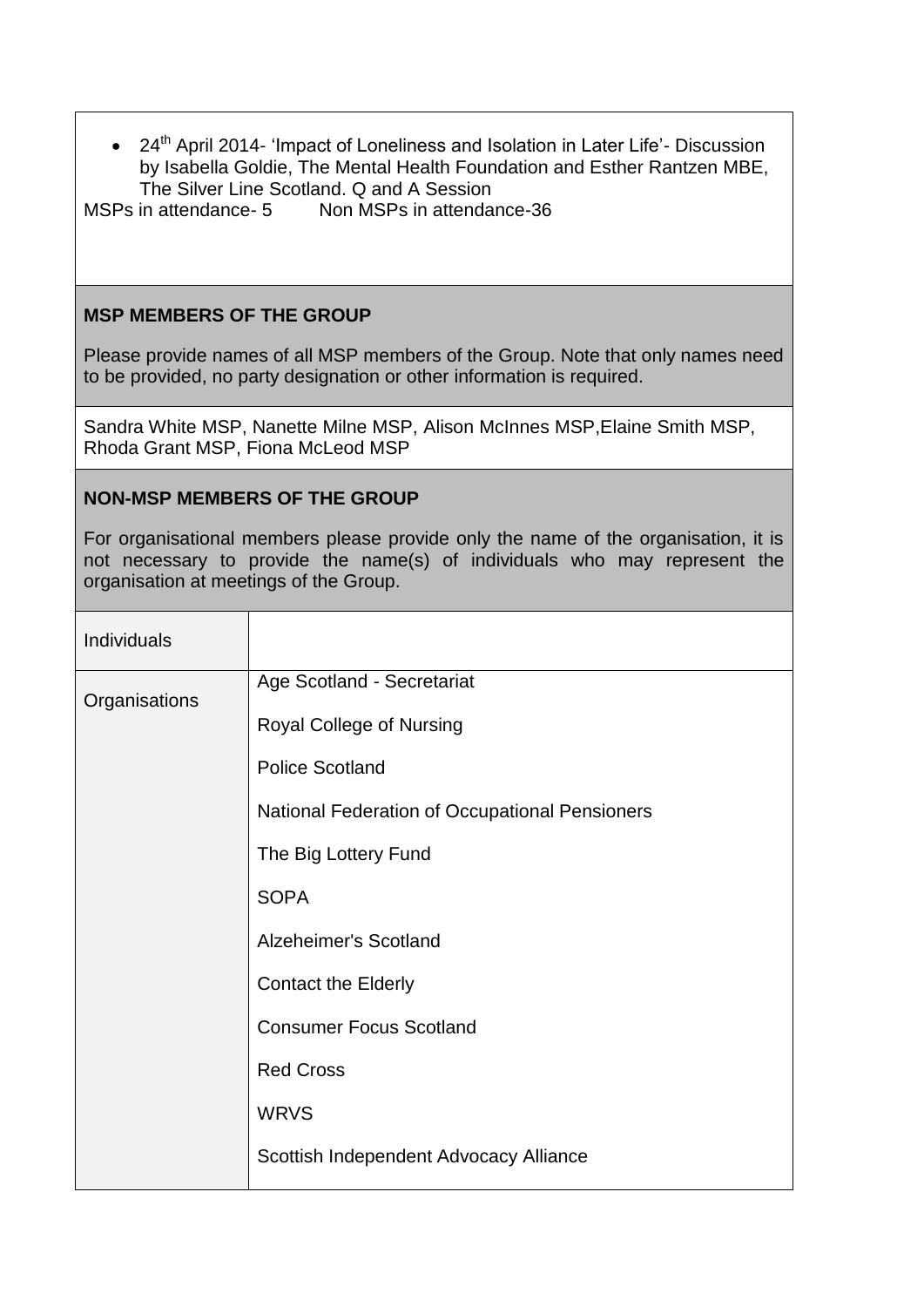|                | <b>Scottish Pensioners Forum</b>     |  |
|----------------|--------------------------------------|--|
|                | Tax help for older people            |  |
|                | Pagoda PR                            |  |
|                | <b>SOPA</b>                          |  |
|                | We Are Snook                         |  |
|                | Division of Clinical Psychology      |  |
|                | Luminate                             |  |
|                | National Forum on Older Volunteering |  |
|                | <b>Generations Working Together</b>  |  |
|                | <b>Scottish Care</b>                 |  |
|                | <b>HIV Scotland</b>                  |  |
|                | <b>Royal Pharmaceutical Society</b>  |  |
|                | <b>Housing Options Scotland</b>      |  |
|                | Home Instead                         |  |
|                | <b>Housing Trust Association</b>     |  |
|                | <b>Alzheimer Scotland</b>            |  |
|                | <b>Mental Health Foundation</b>      |  |
|                | The Silver Line Scotland             |  |
|                | Independent Age                      |  |
|                | <b>Marie Curie</b>                   |  |
|                |                                      |  |
|                |                                      |  |
| Office bearers |                                      |  |
| Convener       | Sandra White MSP                     |  |